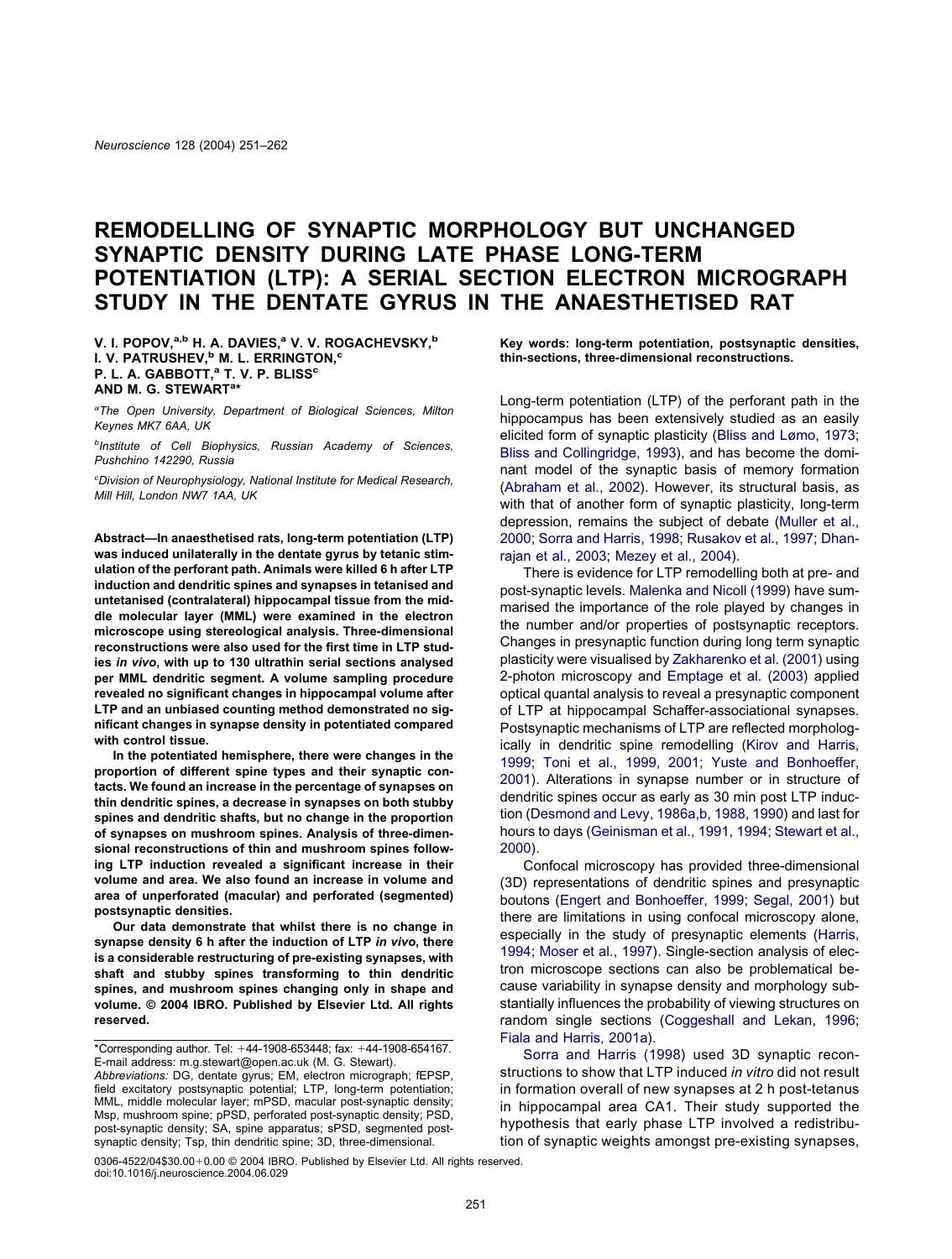in contrast to electron microscopic observations which suggested the splitting of existing spines contacting the same pre-synaptic bouton [\(Toni et al., 2001\)](#page-11-0), and confocal studies which point to the formation of new spines after tetanic hippocampal stimulation [\(Engert and Bon](#page-10-0)[hoeffer, 1999;](#page-10-0) <mark>Korkotian anV Segal, 2001).</mark>

Here, following LTP induction *in vivo* we have examined morphological changes in spines and synapses in another hippocampal pathway, the perforant path projection to granule cells of the dentate gyrus. A detailed quantitative examination has been undertaken using stereological analysis and, for the first time in an *in vivo* LTP study, 3D reconstructions of serial ultrathin sections have been made [\(Harris, 1994;](#page-10-0) [Fiala and Harris, 2001a;](#page-10-0) [Harris et al.,](#page-11-0) [2003\)](#page-11-0). The perforant path in the left hemisphere was subjected to tetanic electrical stimulation whilst the right hemisphere served as an unstimulated control. In an additional control, unilateral electrical stimulation of the perforant path was employed in a pattern that did not induce LTP. Animals were killed 6 h after the induction of LTP, an interval long enough to ensure that any changes reflected the late, protein-dependent phase of LTP. Our results reveal no change in synaptic density, but a considerable remodelling of existing synapses, with thin dendritic spines (Tsp) replacing shaft and stubby spines, and mushroom spines (Msp) increasing in volume.

## **EXPERIMENTAL METHODS**

## **Induction of LTP** *in vivo*

Male Sprague–Dawley rats weighing 300–400 g were anaesthetised with urethane (1.8 g/kg i.p.), and held in a semi-stereotaxic apparatus. A glass recording pipette, filled with artificial cerebrospinal fluid containing Pontamine Sky Blue was placed 4.1 mm posterior and 2.5 mm lateral to bregma and advanced into the dentate gyrus (DG). A bipolar stimulating electrode (Rhodes SNE 100) was inserted on the same side 4.4 mm lateral to lambda and lowered into the angular bundle to activate fibres of the perforant path. The depths of the two electrodes were adjusted to produce maximal responses in the cell body layer. Constant current stimuli (60  $\mu$ s duration, intensity in the range 70–120  $\mu$ A) were delivered at intervals of 30 s, and intensity adjusted to produce a population spike with an amplitude of 1–2 mV. Test stimuli were delivered at 30-s intervals for 30 min prior to induction of LTP and for 6 h afterward. LTP was produced by three trains of 50 pulses at 250 Hz, with an inter train period of 30 s. A control animal received no tetanic stimulation but was given the same extra 150 stimuli, corresponding to the number of stimuli in the tetanus protocol, spread at equal intervals over the final 6 h of the experiment; the stimulus strength in this animal was also raised for the final 6 h to mirror the increased evoked responses produced during LTP in the potentiated animals. The collection of evoked potentials and the timing and intensity of stimulation, were under computer control (software written by Dr R. M. Douglas, University of British Columbia). All animal experimentation was carried out under UK Home Office licence, and care was taken to minimise the number of animals used and their suffering throughout all stages of the procedures.

## **Fixation by perfusion**

Following physiological stimulation, male rats (three animals for LTP and one for electrical stimulation without LTP) were perfused intracardially. Primary fixation occurred via a two-stage process.

Firstly, the thorax was opened and the left cardiac ventricle cannulated. The right cardiac auricle was then opened, and 100 ml of phosphate-buffered physiological saline was perfused through the animal. Subsequently, 100 ml of 3% paraformaldehyde and 0.5% glutaraldehyde in 0.1 M Na-cacodylate buffer (pH 7.2–7.4) was perfused transcardially at room temperature. In the second stage the hippocampus was removed, and cut into 300  $\mu$ m slices and fixed in a higher concentration of glutaraldehyde, as described below.

#### **Hippocampal volume**

The volume of the left and right hippocampi were estimated by using the Cavaleri method [\(Pakkenberg and Gundersen, 1997;](#page-11-0) [Stuart and Oorschot, 1995\)](#page-11-0). Three rats were tetanized exactly as above with a recording electrode in the left, tetanised hemisphere, and another recording electrode in the DG of the right unstimulated hemisphere. After 6 h, the animals were transcardially perfused with aldehyde fixative (as described above) and the brains carefully removed and stored in 0.1 M PB (pH 7.4). The fixed brains were then serially sectioned in the coronal plane at 100  $\mu$ m (section thickness, t) on a vibrating microtome (Leica). Tissue sections were mounted in order on glass slides, air dried and subsequently stained with a solution of 0.1% Toluidine Blue in 0.1 M PB buffer (pH 7.4) for 2 min. Sections were then washed, dehydrated in an ascending series of alcohols, passed through xylene and finally embedded in DPX. From the complete rostrocaudal set of sections in each animal a 1:3 series was selected for analysis. Sections were viewed and analysed at low magnification in a Nikon E600 digital photomicroscope. Using previously published cytoarchitectonic criteria [\(Swanson, 1998\)](#page-11-0), the boundaries of the DG (cell body layer and molecular layer) and of the total hippocampus (including CA1, CA2, CA3, DG, polymorph cell and hilar regions, but excluding the subiculum) were defined bilaterally in each rostrocaudal section [\(Fig. 1A](#page-2-0)). Bilateral digital images including the hippocampus and surrounding structures were captured electronically and displayed on a computer screen [\(Fig. 1A](#page-2-0)). No gross cytoarchitectural differences were detected between control (right) and tetanised (left) hemispheres. The surface areas of the dentate gyri and of the whole hippocampi occurring in each section of the 1:3 series were then calculated using a calibrated measuring programme (Lucia Version 4.8; Laboratory Imaging Ltd., Prague, Czechoslovakia; [Fig. 1B](#page-2-0)). Total hippocampal and total dentate gyral volumes for each hemisphere were subsequently derived by multiplying the total surface areas of each structure in each analysed section by the number of sections in the series  $(n=3)$  and by the section thickness (t). Data are presented as mean $\pm$ S.D. Statistical comparisons in volume data between regions, hemispheres and animals were performed using multiple *t*-tests.

#### **Electron microscopy**

After perfusion with fixatives as described above hippocampi were dissected out and slices approximately 300  $\mu$ m thick were cut transverse to the long axis of the dorsal hippocampus. Four slices were taken from each animal 1–2 mm on either side of the electrode tract in the tetanized hemisphere and four slices from a similar location in the contralateral hemisphere. The slices were fixed further by immersion in 0.1 M Na-cacodylate buffer (pH 7.2–7.3) containing 2.5% glutaraldehyde for 1–2 h at room temperature, followed by three washes in cacodylate buffer. The tissue was post-fixed with 1% osmium tetroxide and 0.01% potassium dichromate in cacodylate buffer for 1–1.5 h at room temperature.

#### **Processing for microscopy**

Tissue was dehydrated in aqueous solutions of ethanol at 40, 50, 60, 70, 80 and 96% (each for 10 min) and 100% acetone (three changes,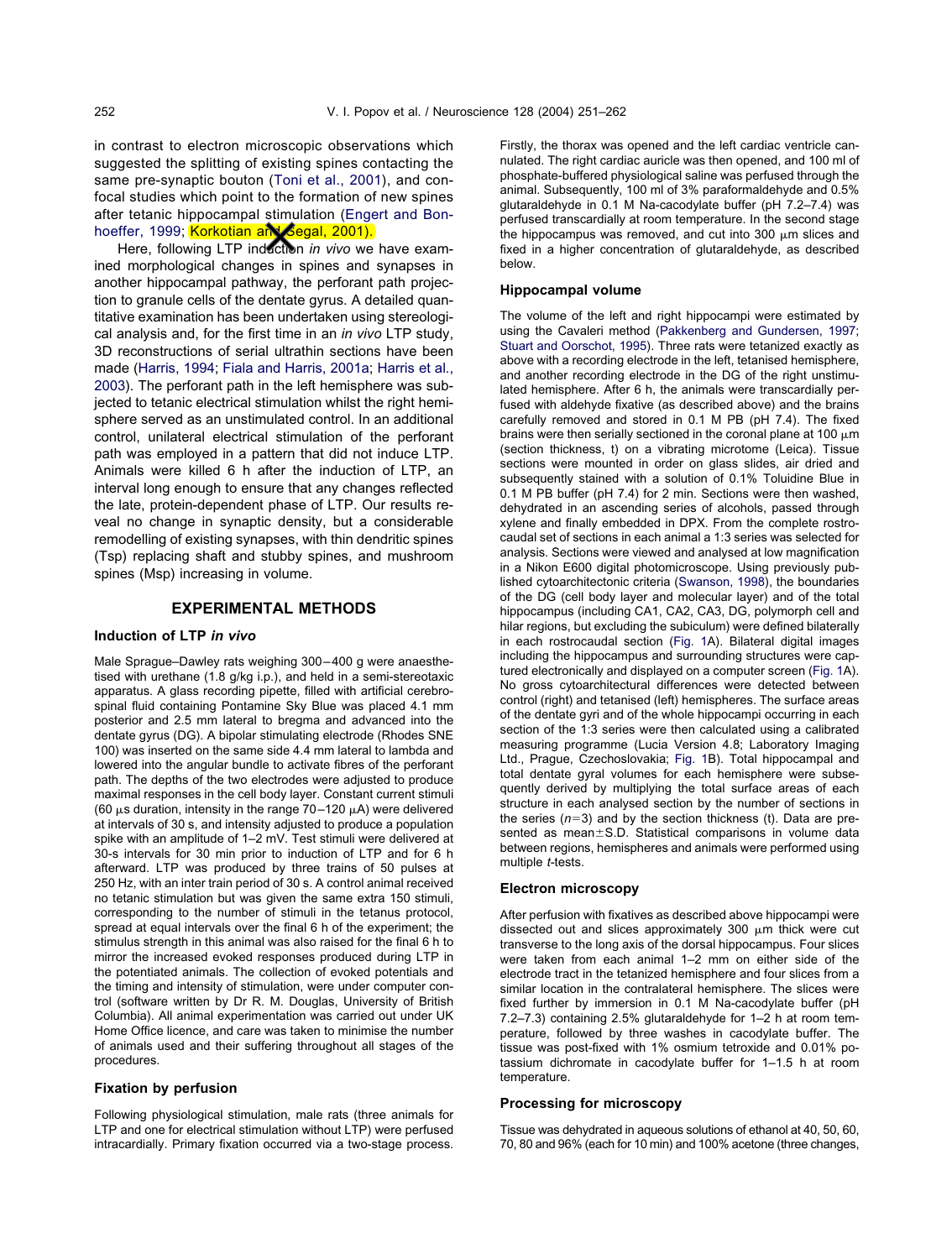<span id="page-2-0"></span>

Fig. 1. Definition of hippocampal regions. (A) Toluidine Blue-stained section (100 μm thick) showing the dorsal hippocampus (H) on the 'tetanised' left side. Neighbouring regions are indicated (RSP, posterior retrosplenial cortex; thal, thalamus). Section viewed from <mark>ante for</mark> pole and taken along rostrocaudal (RC) axis at approximately -3.8 mm from Bregma. (B) Line drawing of section shown in A indicating the perimeter boundary (black arrow-thick black outline) defining the whole hippocampus at this RC level. Also shown is the region designated as the DG. DGCL is defined as the combined dentate granule cell layer (gcl, dark grey) and the molecular layer (mol, light grey). Scale bar=1 mm (A and B).

each for 10 min). Specimens were infiltrated with a mixture of 50% epoxy resin, 50% pure acetone for 30 min at room temperature. Each slice was placed on a Teflon support and covered with a capsule containing pure epoxy resin (Epon 812/AralditeM epoxy resin) for 1 h at 60 °C and polymerised overnight at 80 °C. Slices in blocks were coded and all further analyses were carried out with the investigator blind to the experimental status of the tissue. The embedded slices on the block surface were trimmed with a glass knife along the entire surface of the hippocampal slice and  $1-2 \mu$ m-thick sections cut. The sections were stained with Toluidine Blue and examined in a light microscope. Using a glass knife a trapezoid area was prepared, with one side of 20 $-$ 25  $\mu$ m in length, and including area CA1, fimbria, DG and area CA3/CA4. Serial sections were cut with a Diatome diamond knife and allowed to form a ribbon collected on the surface of a water/ethanol solution (2–5% ethanol in water) in the knife bath. A ribbon of serial sections was collected on pioloform-coated slot grids and counterstained with saturated ethanolic uranyl acetate, followed by Reynolds lead citrate (15–20 min each). [Fig. 2](#page-3-0) illustrates the trapezoid area as cut from the block. Grids were placed in a rotating grid holder to obtain uniform orientation of sections on adjacent grids. Sections were examined with a JEOL 1010 electron microscope and photographed at  $6000 \times$  magnification. A grating replica  $(d=0.463 \mu m)$ ; Electron Microscopy Sciences Inc., Fort Washington, PA, USA) was used for calibration of electron microscope magnifications. A cross-sectioned myelinated axon or dendrite spanning all sections provided a fiduciary reference for initial alignment of serial sections. Section thickness was determined using the approach of [Fiala and Harris \(2001b\)](#page-10-0) and was normally of 60–70 nm-thickness (grey-white colour); approximately 90–130 serial sections were collected per series from each block.

## **Stereology of synapses**

Stereological estimates were made of synapse density. We selected for analyses the middle molecular layer (MML) which is the main target area of perforant path fibres; the regions analysed were 60-100  $\mu$ m (MML), from the proximal edge of the granule cell layer. Stereological analysis was performed according to [Harris \(1994;](#page-10-0) [Fiala et al., 1998;](#page-10-0) [Sorra et al., 1998\)](#page-11-0), with tissue volumes of approximately 500–800 cubic micrometers. Synaptic number was counted within these areas irrespective of the presence of components such as large dendrites on the grounds that to do so would have potentially biased data obtained. Synaptic densities were expressed as number of synapses (identified via PSDs), per 100  $\mu$ m<sup>3</sup> of tissue.

#### **Digital reconstructive analysis**

Digitally scanned electron micrograph (EM) negatives with a resolution of 900 dpi were aligned as JPEG images (software available from Drs. Fiala and Harris: [http://synapses.bu.edu\)](http://synapses.bu.edu/). Alignments were made with full-field images. Contours of individual dendrites, axons, dendritic spines, PSDs, and mitochondria were traced digitally and volumes, areas, and total numbers of structures, were computed.

### **Statistical analysis**

Microcal Origin software was used to plot graphs, to obtain means and S.D.s, and to perform tests of significance, as described in the results. ANOVAs followed by Tukey's unequal N honest significant differences tests. Data are presented as a mean $\pm$ S.D.). Significance levels were set at  $P<0.05$ .

# **RESULTS**

#### **Volume measurements**

In order to interpret changes in synaptic density, derived from stereological analysis of EM sections, in terms of changes in synaptic number, we first determined whether the induction of LTP causes any change in volume of the DG.

All rats stimulated exhibited potentiation of the synaptic response that was more than 20% above the pre-tetanus level. The slope of the field excitatory postsynaptic potential (fEPSP) was normalised to the mean value before the tetanus for each animal, and group means are shown for the two groups of animals (three used for EM, and three for estimates of volume changes associated with LTP; [Fig. 3\)](#page-4-0).

The volumes of the DG and the combined hippocampal subfields are given in [Table 1](#page-4-0) for the tetanised and unstimulated hemispheres of each of the three rats. As can be seen by comparing the tetanised and untetanised hemispheres, the induction of LTP in perforant path–granule cell synapses had no statistically significant effect on the volume of the hippocampus or DG.

## **Ultrastructural analysis**

Each synapse was identified primarily on the basis of the presence of a post-synaptic density (PSD) with vesicles in close proximity to the pre-synaptic zone. There are two main categories of PSDs: macular (with a continuous PSD) and those with a perforation in the PSD (perforated). Segmented PSDs are a subset of perforated PSDs (Sorra and Harris,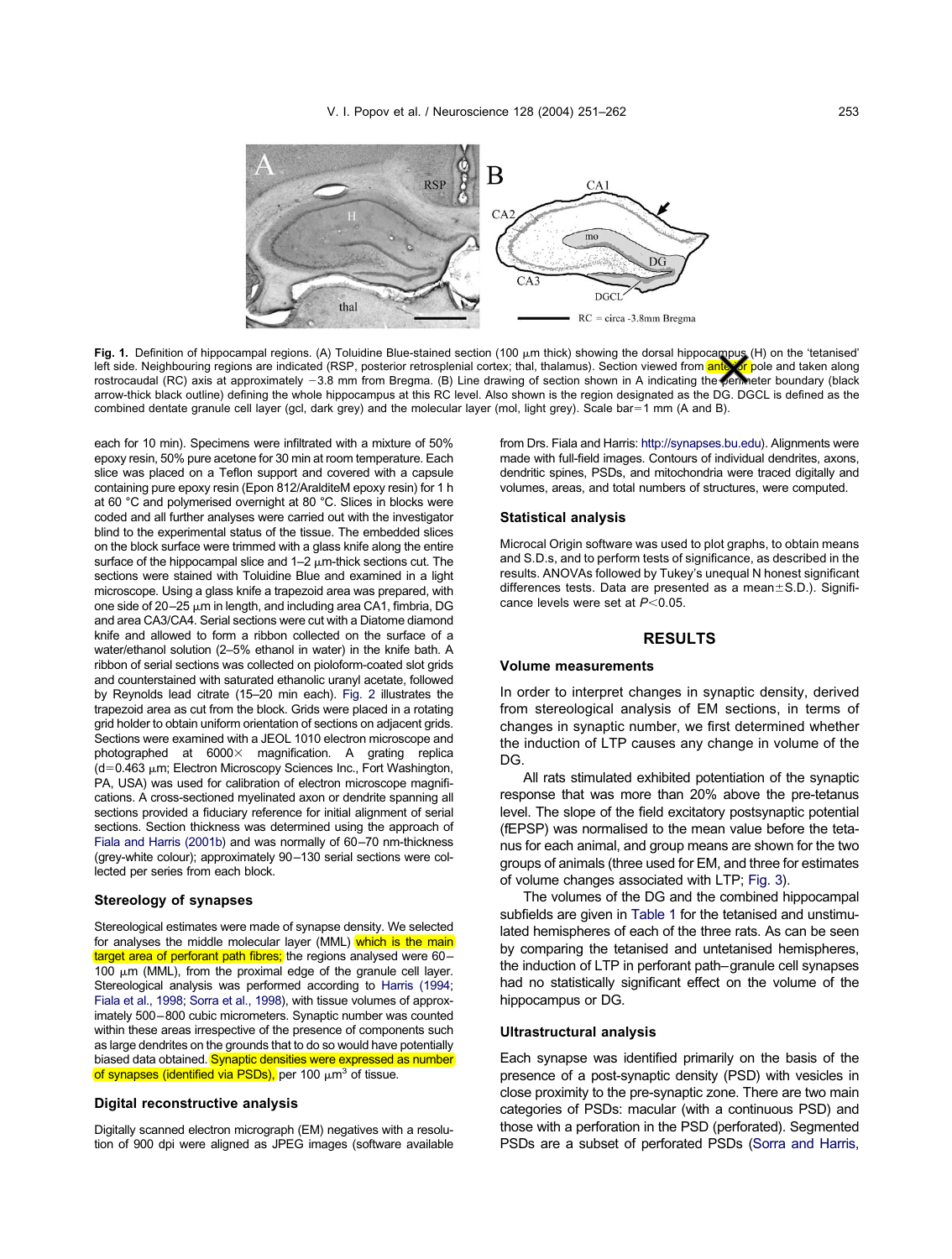<span id="page-3-0"></span>

**Fig. 2.** Section cutting: (A) Sections were cut from the hippocampal blocks using a trapezoid to include CA1, dentate and CA3/4 (A). (B) The trapezoid is 25  $\mu$ m in length but is very narrow in breadth. (C) Trimming was carried out with a glass knife but ultrathin serial sectioning was carried out by a diamond knife and section ribbons are collected on slot grids.

[1998\)](#page-11-0). In the present investigation PSDs located on dendrites originating from non-spiny interneurons [\(Harris, 1994\)](#page-10-0) were ignored. [Fig. 4A](#page-5-0)–D shows four non-consecutive serial EMs from a series of 130 sections. [Fig. 4E](#page-5-0)–G are 3D-reconstructions from this series, taken from the MML of the potentiated DG (approximately 80-100  $\mu$ m from the border of granule

cell bodies) aligned as described above using IGL Trace software; macular and segmented PSDs are present. [Fig.](#page-5-0) [4A](#page-5-0), B (EM numbers 21 and 23) shows a dendrite (D) and four thin spines (sp 1, 2, 3 and 4) and their associated macular synaptic zones which consist of both the pre-synaptic and post-synaptic electron densities. These sections together with others from the series (not shown) produced the dendritic reconstruction shown in [Fig. 4E](#page-5-0) (in two rotational positions), with the PSDs indicated in red. [Fig. 4C](#page-5-0), D shows EM numbers 28 and 31 of the series from the same dendritic segment. These contain a perforated/segmented PSD (pPSD) on a Msp, indicated by the asterisk in both EM numbers 28 and 31. The stalk of the spine is also shown. Note that in EM number 31 there is a spinule protruding from the PSD into the pre-synaptic bouton and a spine apparatus (SA) can be seen in the spine head. The spine and PSD together with the pre-synaptic density seen in EMs 28 and 31 are shown reconstructed in three dimensions in [Fig. 4F](#page-5-0), which is composed of other sections (not shown) from the same series. The segmented form of the PSD (red) together with the spinule is clearly seen in this reconstruction, as is the concave form of the spine head.

Only axo-spinous and shaft synapses were analysed in this study. Four categories of synapses were subjectively classified according to their post-synaptic contact, three according to whether the dendritic spine was 'mushroom,' 'thin,' or 'stubby.' The fourth category comprised synapses in which the presynaptic bouton contacted the dendrite directly and was termed a 'shaft' synapse. Although there is no absolute classification of thin and mushroom (M)sps, a spine was classified as *mushroom* if its head was appreciably wider than the width of the neck (as in [Fig. 4F](#page-5-0)); *thin*, if its length was greater than the width of its neck and head, and *stubby*, if the width of the neck was similar to its length [\(Peters and Kai](#page-11-0)[serman-Abramof, 1970\)](#page-11-0). Generally here, the volume of a thin spine was approximately 10 times less than the volume of a Msp. Examples of the four categories are shown in [Fig. 4G](#page-5-0), which is a complete reconstruction of over 130 serial ultrathin sections of a dendritic segment from the MML (a different series from that shown in [Fig. 4E](#page-5-0), F); PSDs, both macular (mPSD) and segmented (sPSD) are shown in red. A diagrammatic representation of the four categories of synapse is shown in [Fig. 4H](#page-5-0).

# **Synapse density: Stereological analysis**

Stereological measurements of synapse density in the MML were made from: (i) potentiated (left) and (ii) unstimulated (right) hemispheres of the tetanised rats, and (iii) from the stimulated but unpotentiated (left) and unstimulated (right) hemispheres of the control rat. No distinction was made between synapse type (macular or perforated/segmented), or the nature of the spine contact when calculating overall synaptic density. Individual synaptic density values for each of the three tetanized hemispheres, and the three contralateral hemispheres showed little variation, and when the mean synaptic densities [\(Fig. 5A](#page-6-0)) were estimated, these showed no differences between the three groups (one-way ANOVA, *P*0.05):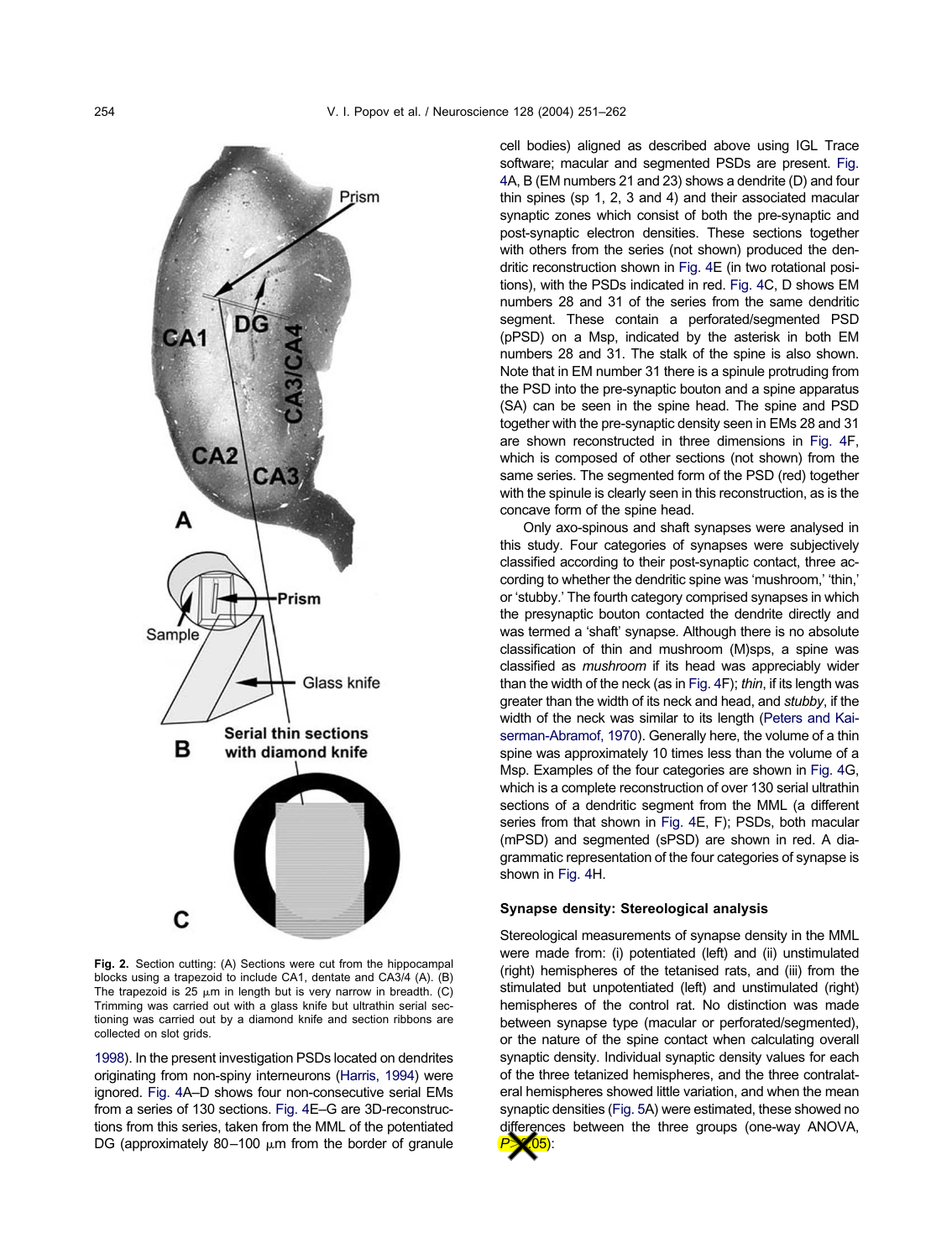<span id="page-4-0"></span>

**Fig. 3.** Time course of LTP. (a) Mean slope of the fEPSP measured in the hilus of the DG on stimulated side, normalised with respect to the mean slope before high-frequency stimulation (arrow), for the three animals used to examine possible volume changes in the DG following the induction of LTP. Sample field potentials recorded immediately before and up to 6 h after the induction of LTP are displayed above the graph. (b) Similar graph and sample potentials plotting the mean fEPSP in three different animals whose brains were used for electron microscopy. Calibrations: 4 msec, 4 mV.

- (i)  $303 \pm 20$  per 100  $\mu$ m<sup>3</sup> in the right (unstimulated) hemisphere (hippocampi from three animals, with three serial section series consisting of 75–95 serial thin sections; 500 synapses were counted);
- (ii) 315 $\pm$ 26 per 100  $\mu$ m<sup>3</sup> in the potentiated hemispheres (hippocampi from three animals; five serial section series consisting of 82–130 serial sections; 750 synapses counted);
- (iii)  $303 \pm 28$  per 100  $\mu$ m<sup>3</sup> in the stimulated but not potentiated hemisphere of the control rat (one animal; three

serial section series consisting of 73–94 serial sections; 450 synapses were counted).

**Percentages of the four categories of synapses (contacting spines or shafts) in the MML of potentiated and control tissue: Serial section analysis and 3D reconstructions**

The possibility of synaptic or dendritic spine remodelling cannot  $e$ as $\blacktriangleright$  be ascertained from the stereological

Table 1. LTP is not associated with a change in the volume of dentate gyrus in the tetanized hemisphere<sup>®</sup>

|                               | Untetanised     |                        | Tetanised       |                        |
|-------------------------------|-----------------|------------------------|-----------------|------------------------|
|                               | $R-DG$          | R-total<br>Hippocampus | L-DG            | L-total<br>Hippocampus |
| Mean volume                   | $8.63 \pm 0.50$ | $30.53 \pm 3.88$       | $8.53 \pm 0.93$ | $31.70 \pm 3.50$       |
| Volume ratio (DG/sum hippo %) | $28.5 \pm 3.82$ |                        | $26.9 \pm 1.91$ |                        |

a Mean volumes (±S.D.) in mm<sup>3</sup> of the left (L) and right (R) hippocampi and left (tetanised) and right (untetanised) DG estimated by use of the C method. The boundaries of the DG (cell body layer and molecular layer) and of the total hippocampus (including CA1, CA2, CA3, DG, polymorph cell and hilar regions, but excluding the subiculum) were defined bilaterally in each rostrocaudal section (see [Fig. 1A](#page-2-0)). Total hippocampal and total DG volumes for each hemisphere were derived by multiplying the total surface areas of each structure in each section by the section thickness (t). Statistical comparisons in volume data between regions, hemispheres and animals were performed wing multiple *t*-tests. There are no significant differences between hemispheres, nor between whole hippocampus and dentate gyrus, or for the volume ratios of DG:hippocampus. Hippo, hippocampus.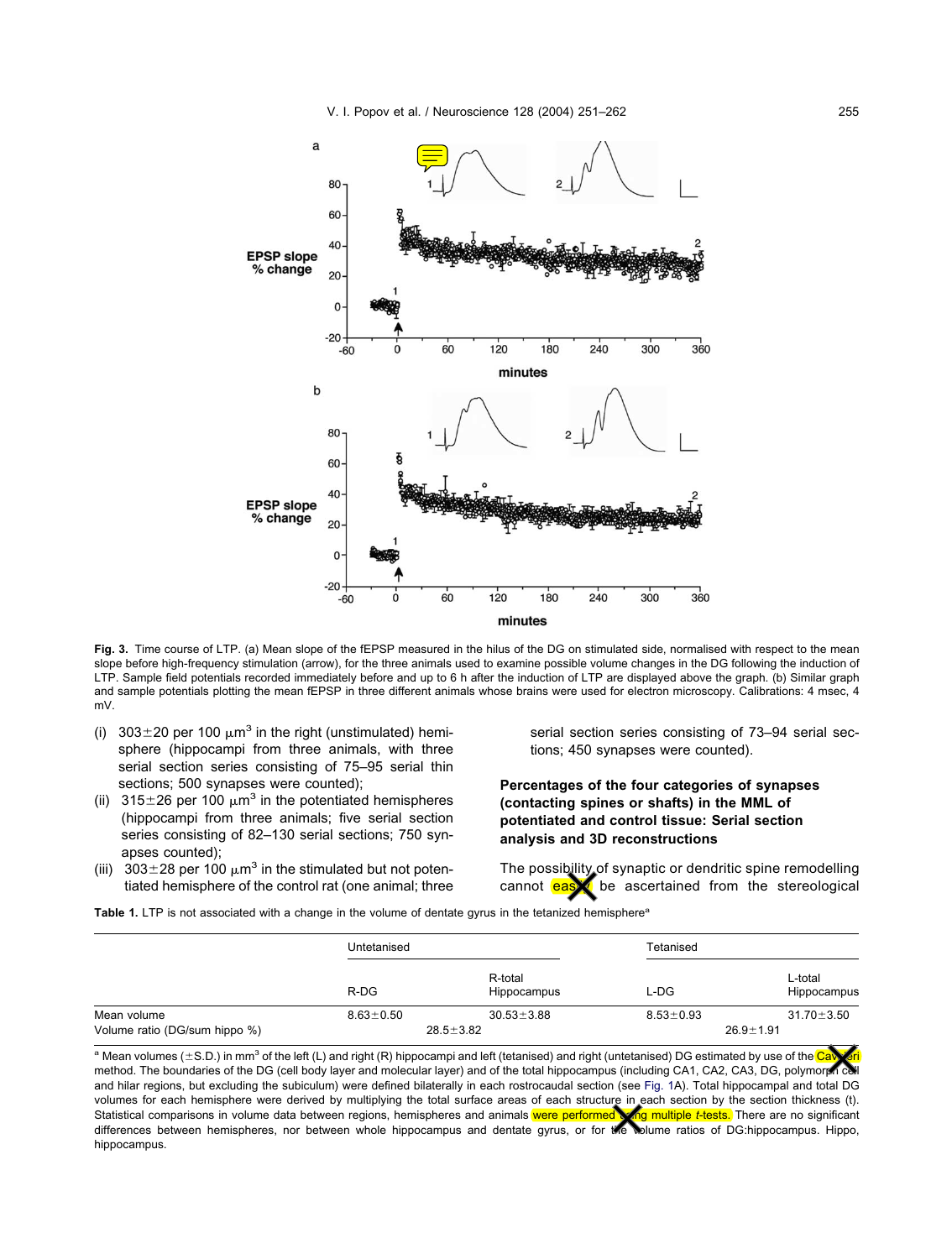<span id="page-5-0"></span>

**Fig. 4.** Classification of spines and synapses in the medial perforant path terminal zone. Four EMs and 3D reconstructions from a series consisting of up to 130 sections from the MML of the hippocampus (approximately 80–100 µm from the border of the granule cell layer) 6 h after the induction of LTP, aligned using IGL Trace software. All images were scanned at 900 dpi resolution and saved in JPG format (approximately 9 Mb file size): initial EM magnification was 6000 $\times$ . PSDs in the reconstructions are shown in red. (A, B) EM sections 21 and 23 of a series consisting of 130 serial sections, showing a dendrite (D) and four thin spines (sp 1, 2, 3 and 4) with mPSDs. (C, D) EMs 28 and 31 of the same series. These show a pPSD on a Msp, indicated by the asterisk in EMs 28 and 31. The stalk of the spine is also indicated. Note that in EM 31 there is a spinule protruding from the PSD into the pre-synaptic bouton and a SA in the spine head. Scale bar=1.0  $\mu$ m. (E) 3D reconstructions (in two rotational positions) from the series illustrated in A–D, with thin spines and the PSDs indicated in red. Scale bars=1.0  $\mu$ m. (F) The spine and PSD seen in EMs 28 and 31, reconstructed in 3D, showing it as a Msp. The sPSD (red) is clearly seen in this reconstruction, as is the concave form of the spine head. Scale bar=1.0  $\mu$ m. (G) Example of a complete reconstruction of 130 serial sections of a different dendritic segment from the MML showing examples of the four synapse/spine categories used in this study mushroom (Msp) thin (Tsp), Tsp or stubby spines, or as synapses directly on the dendritic shaft (spines classes as defined by [Peters and Kaiserman-Abramof, 1970\)](#page-11-0). PSDs are red (sPSD and mPSD). Scale bar=1.0 µm. (H) A diagrammatic representation of the four spine categories, as indicated in G with PSD (red).

measurements presented in [Fig. 5A](#page-6-0). Accordingly, 3D reconstructions were performed on serial sections (up to 130 per reconstruction) taken at random from the MML. Sufficient reconstructions were made to obtain a minimum of 100 of each the four categories of synapse in each of the potentiated, unstimulated, and stimulated but not potentiated states. The number of synapses per unit area is presented in [Fig. 5B](#page-6-0) as percentages of the

total number of synapses. The percentage of thin spines is significantly increased  $(P<0.01)$  in the MML of the DG of the potentiated hemisphere compared with either the equivalent region in the unstimulated contralateral hemispheres or in the stimulated but not potentiated hemisphere of the control rat. Conversely, the percentage of both stubby and shaft synapses decreased significantly  $(P<0.01)$  in the potentiated hemisphere compared with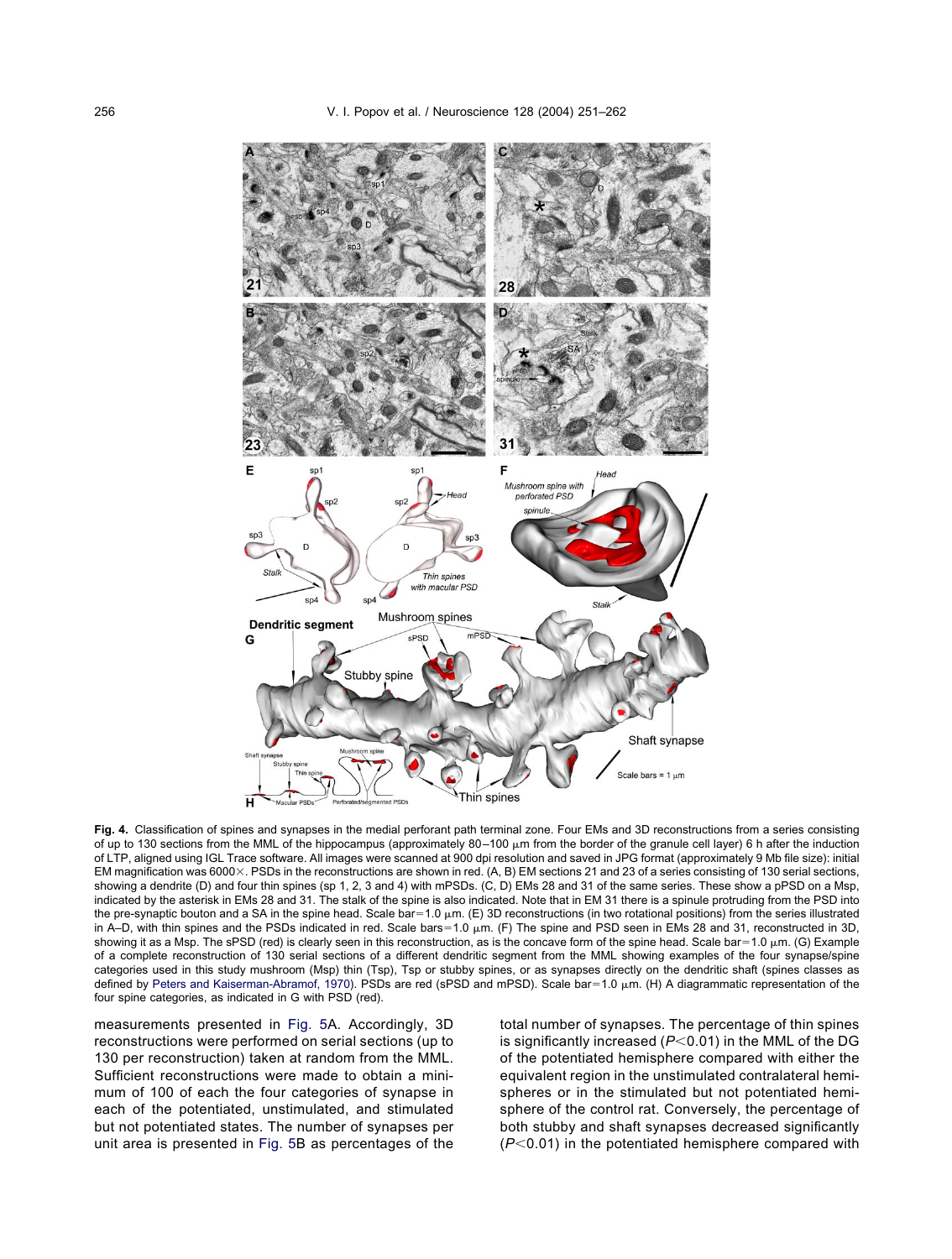<span id="page-6-0"></span>

**Fig. 5.** LTP is not accompanied by a change in overall synapse density. Morphometric parameters from stereological analyses of synapses and dendritic spines in the MML of the dentate 6 h after induction of LTP *in vivo*. The analyses include examination of sample fields from the MML of the DG for three functional states: control (tissue from unstimulated hippocampi from the right hemisphere of three animals, 12 samples); LTP (tetanised hippocampi from the left hemisphere of the same three animals, 6 h post-induction; 12 samples); and electrical stimulation without LTP (six samples from left stimulated hippocampus. Data are expressed as mean $\pm$ S.D.). (A) The number of synapses (PSDs) per 100  $\mu$ m<sup>3</sup> of DG. There are no significant differences between the three functional states. (B) Distribution of the four categories of synapses (those on Tsp, stubby and Msps, and those on dendritic shafts), expressed as percentages of the total number. Following LTP there is a significant increase in the proportion of synapses on Tsps and a concomitant decrease of stubby and shaft synapses (P<0.01). The proportion of Msp synapses is unchanged between the three control and LTP hemispheres.

the unpotentiated hemispheres, whilst the percentage of Msps remained unchanged.

## **Thin spines (Tsps)**

Two Tsp are shown in an EM [Fig. 6](#page-7-0) (left), and representative examples from reconstruction of serial sections in [Fig. 6A](#page-7-0), B. Comparative qualitative analysis of 3D images suggests that the shape of the spine heads is more concave in potentiated than unpotentiated tissue (compare [Fig. 6A](#page-7-0) and B). A plot of the distribution of volume of thin spines in the middle third of the molecular layer of potentiated and unpotentiated tissue [\(Fig. 7A](#page-8-0)) shows a pronounced shift toward spines with a larger volume following the induction of LTP (increase in mean volume 92%, *P*<0.001, and in mean area 53%, *P*<0.001). The pre- and post-synaptic densities were neither perforated nor segmented in thin spines, all being macular in appearance. Quantitative measurements of volume and area of mPSDs of thin spines [\(Fig. 7B](#page-8-0)) <mark>showed a two-fox increase</mark> in these parameters following the induction<sup>\*</sup> of LTP (for both *P*<0.001).

#### **Mushroom spines (Msp)**

Two Msp are shown in an EM in [Fig. 6](#page-7-0) (left). Examples of randomly selected Msps from control and potentiated tis-sue are displayed in [Fig. 6C](#page-7-0) and B, respectively. As with thin spines, tetanic stimulation appears to induce a shape change in the spine head. Six hours after the induction of LTP [\(Fig. 6D](#page-7-0)) the spine heads have a notably more concave shape in contrast to the flatter or even convex shape of the spine head in unstimulated tissue [\(Fig. 6C](#page-7-0)).

[Fig. 7C](#page-8-0) (and inset values) shows that induction of the LTP results in significant increases in both volume (V%, *P*<0.01), and area (30.5%, *P*<0.01) of Msps, whilst there are also significant increases in the volume (38%, P<0.01) and area  $(2)$ %,  $P<0.01$ ) of the PSDs on these spines [\(Fig.](#page-8-0) [7D](#page-8-0)).

The overall impact of LTP induction on all classes of dendritic spines is shown in [Fig. 7E](#page-8-0); there are significant  $line$  reases in volume (185 $\chi$ ,  $P$ <0.01) and area (44%,  $P<0.01$ ). The volume and area of PSDs of all synapse types, irrespective of the nature of their spine contact, is shown in [Fig. 7F](#page-8-0), with volume increasing after LTP by  $\overline{4}$  $(P<0.01)$  and area by  $3\sqrt{(P<0.01)}$ .

# **DISCUSSION**

This is the first detailed 3D reconstruction study of changes in synaptic and dendritic spine morphology associated with late LTP *in vivo*. In order to ensure that our morphometric estimations were not influenced by volume changes of hippocampal tissue we have compared the volumes of both hippocampus and DG in each hemisphere and have confirmed that there are no significant differences in tissue volume following the unilateral induction of LTP. This lends strong support to the conclusion that our stereological measurements, showing no change in synapse density per unit volume of tissue the DG 6 h after the induction of LTP, can be interpreted as indicating no change in the number of synapses in the regions measured. However, 3D reconstructions of serial sections demonstrate that LTP is associated with significant changes in the size and shape of the synaptic density specialisations, in particular the PSD volume of which we have measured, and in the proportion of the different types of spines.

The finding that induction of LTP in the DG *in vivo* does not lead to a change in synapse number 6 h after the tetanus is consistent with the conclusion reached by [Sorra](#page-11-0) [and Harris \(1998\)](#page-11-0) in their analysis of synapse number in area CA1 2 h after the induction of LTP *in vitro*. Changes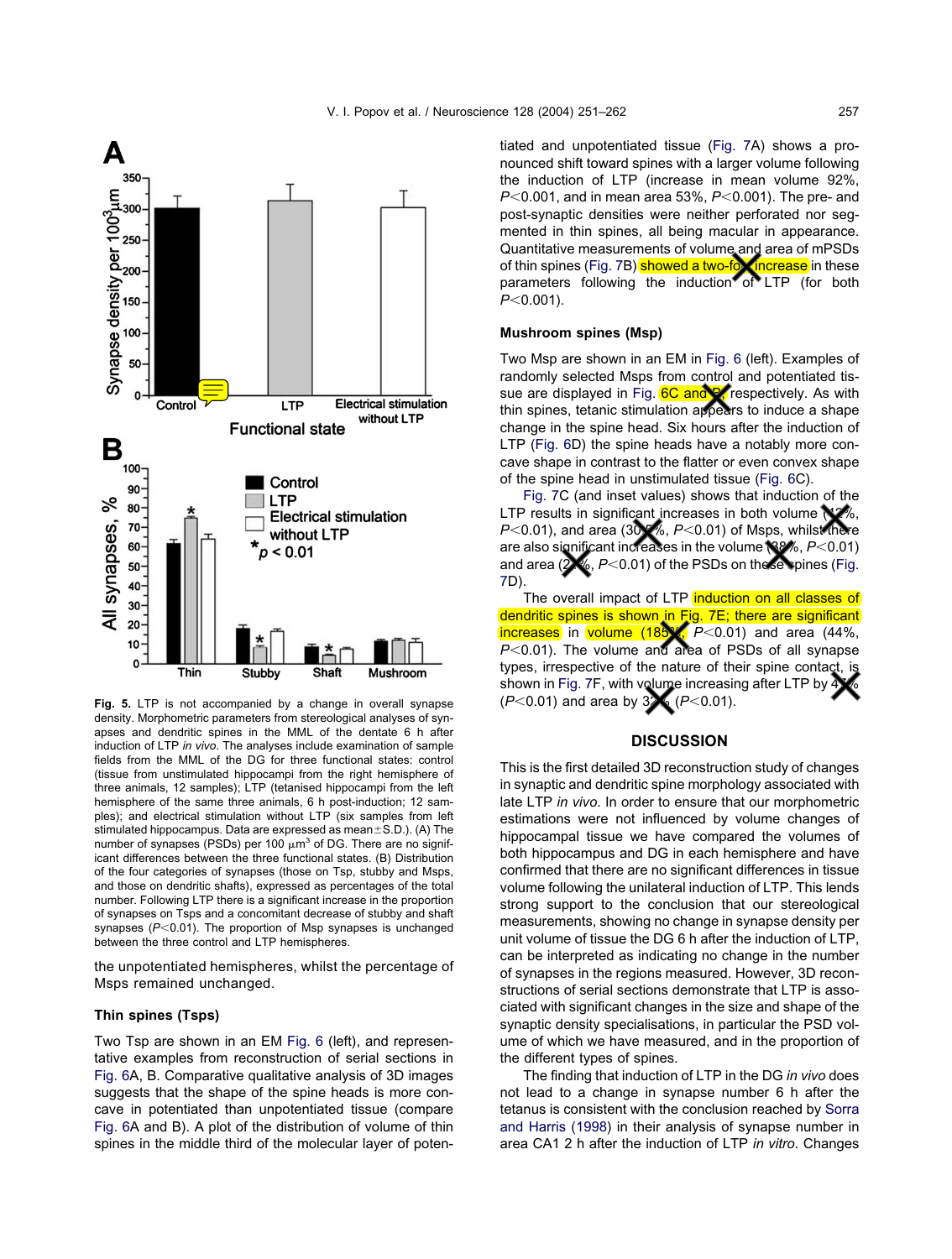<span id="page-7-0"></span>

**Fig. 6.** LTP is associated with an increase in the spine volume and in the concavity of PSDs. (Left) EM showing an example of thin (Tsp) and mushroom (Msp) dendritic spines: both spine types are contacted by synapses with asymmetric synaptic apposition zones and prominent PSDs which are thicker than the presynaptic area, hence they are termed asymmetric synapses. Both PSDs on the Msps are perforated, indicated by the arrow head in the PSD of the synapse on one of the Msps. The Msps can be seen clearly to originate from a dendrite (Den). Scale bar=1.0 μm. (A) 3D reconstructions of three Tsps and PSDs (grey, indicated by arrows), from control tissue. The spines were selected as representative of those from this category in the MML. PSDs are all macular, which is typical of Tsps. (B) Examples of 3D reconstructions of three Tsps and PSDs 6 h after induction of LTP. Induction of LTP leads to an increase in both volume and area of Tsps. (C) 3D reconstructions from the control hemisphere (MML) showing three examples of Msps. Both perforated and sPSDs (grey, arrows) are illustrated. Spine heads are relatively flat in shape. (D) After induction of LTP, the Msp heads have a relatively concave shape and the PSDs (grey) are considerably enlarged. Scale bars=1  $\mu$ m (A–D).

in synaptic structure and number are likely to depend critically on the post-induction interval since the phase of LTP which requires enhanced protein synthesis (both *in vivo* and *in vitro*) begins 2–5 h after induction of potentiation [\(Frey et al., 1988;](#page-10-0) [Frey and Morris, 1997\)](#page-10-0), arguing that more prominent structural changes, if any, are likely to occur after this period. Hence comparisons of morphometric parameters from different laboratories need to consider the time after tetanisation at which the analyses were performed. Previous data from one of our laboratories [\(Stewart et al., 2000\)](#page-11-0) indicated an increase in synapse density after induction of hippocampal LTP *in vivo*. However those data were obtained 24 h after stimulation, and used analyses based upon a two-section disector, rather than 3D reconstructions. We cannot conclude that the restructuring observed here 6 h after induction precludes changes in synapse density in the MML at other times. Nor can we rule out the possibility suggested by [Sorra and](#page-11-0) [Harris \(1998\)](#page-11-0) that both synaptogenesis and synapse elimination occur, resulting in no net change in synapse number or size.

Significant increases also occur in total volume and area of the 3D reconstructed spines following LTP induction, and in the volume and surface area of the postsynaptic density. Unperforated (macular) synapses were almost all located on thin spines whereas synapses with perforated/segmented junctions occurred on Msps; the volume and area changes occurred in both types of synapse. An increase in the area of the PSD may reflect a role in enhanced synaptic efficacy, perhaps through the accommodation of additional receptors [\(Malenka and Nicoll,](#page-11-0) [1999\)](#page-11-0), and/or an increase in the population of recycling vesicles as discussed by [Marrone and Petit \(2002\)](#page-11-0). Although we have not made quantitative measurements our data appear to show qualitatively that LTP is associated with an alteration in size and shape of the PSD, together with a transformation in the shape of the spine head from relatively flat or convex to a more concave form in potentiated tissue, as also observed by [Weeks et al. \(1999,](#page-11-0) [2000,](#page-11-0) [2001,](#page-11-0) [2003\)](#page-11-0) in the DG of the freely moving rat. If our qualitative observations are correct they would support earlier findings by [Desmond and Levy \(1983\)](#page-10-0), determined by single section analysistor DG *in vivo*, and in hippocampal slices for area CA1 [\(Chang and Greenough, 1984\)](#page-10-0) and CA3 [\(Petukhov and Popov, 1986\)](#page-11-0). As controls we have used: (i) the unstimulated hemispheres and (ii) a stimulated but untetanised hemisphere. The changes we observed in the anaesthetized animal are therefore attributable to tetanic stimulation. The LTP-associated changes in the incidence of concave synapses reported by [Weeks et](#page-11-0) [al. \(2003\)](#page-11-0) in the DG of the unanaesthetised rat were not seen when the induction of LTP was blocked with ketamine, a competitive NMDA antagonist. We conclude that our results reflect the induction of LTP, rather than nonspecific changes related to tetanic stimulation, or to an interaction between anesthesia and tetanic stimulation.

The alterations in the proportions of the four categories of synapse (on thin, stubby and mushroom spines, and on dendritic shafts) 6 h after the induction of LTP result from a significant increase in the proportion of synapses on thin spines and a concomitant decrease in synapses on shaft and stubby spines. In contrast, the proportion of Msp synapses is unchanged after LTP though the area of perforated synaptic densities on Msps increases significantly, as does their volume.

Our interpretation of the changes in synapse and spine structure 6 h after the induction of LTP *in vivo* is illustrated diagrammatically in [Fig. 8.](#page-9-0) LTP is accompanied by a transition from stubby spines and shaft synapses to thin spines [\(Fig. 8\(](#page-9-0)1)), with an overall increase in the length of thin spines [\(Fig. 8\(](#page-9-0)2)). In thin spines the mPSD becomes larger and appears more concave as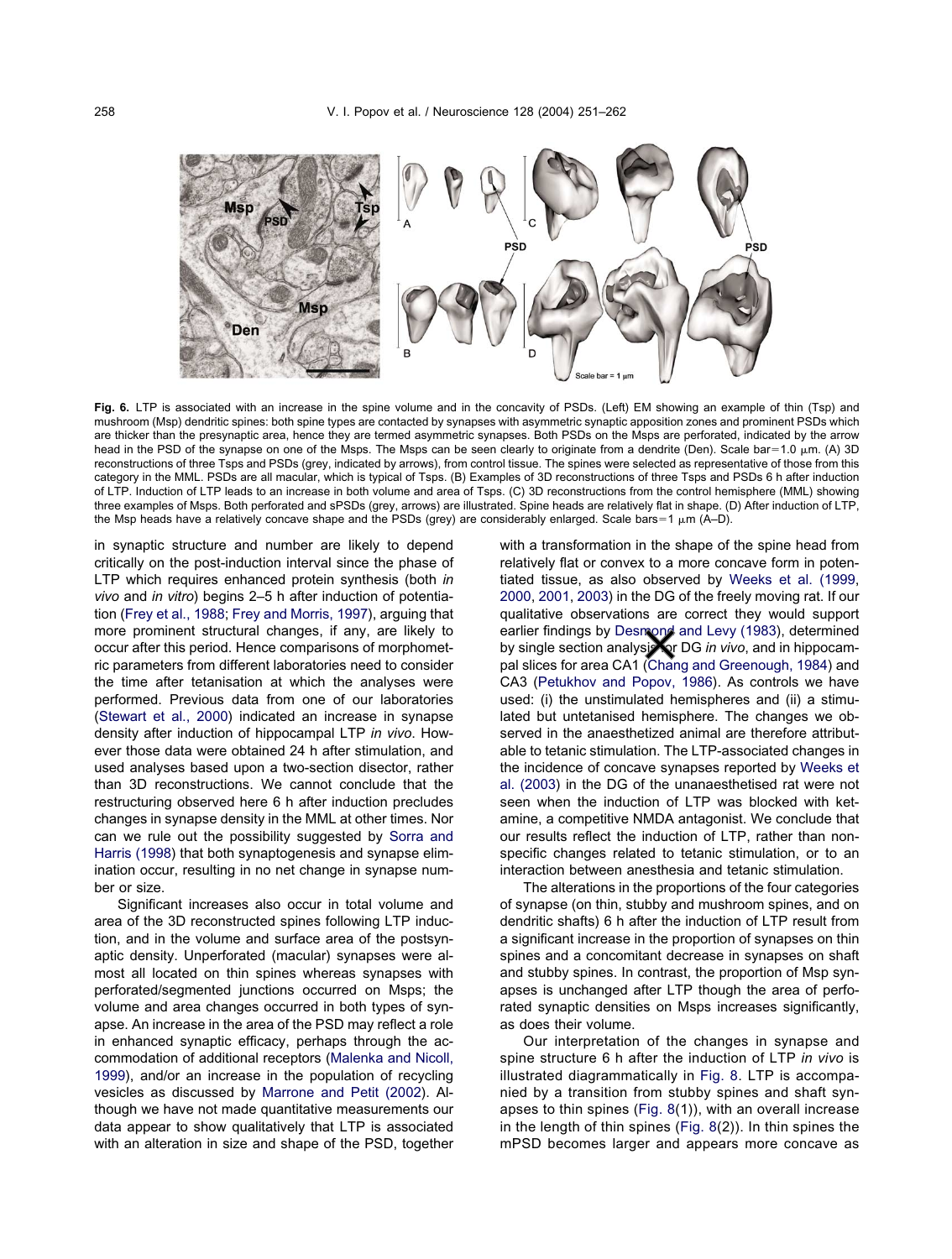<span id="page-8-0"></span>

Fig. 7. LTP is associated with an increase in spine volumes. Morphometric parameters derived from 3D reconstructions of synapses and dendritic spines in the MML of the DG 6 h after induction of LTP *in vivo*. The analyses include 12 sample fields for each of two states, control (tissue from unstimulated hippocampi from the right hemisphere of three animals), and LTP (tissue from tetanised hippocampi from the left hemisphere of the same three animals, 6 h post-induction). The distributions are presented as percentages of the total number of spines or PSDs that fell in each size interval. Mean data (volume and area for each measure $\pm$ S.D.) are also tabulated in the insets to each panel. (A) Distribution of volume of Tsp, in control tissue (black column) and potentiated tissue (grey column). The volume of 3D reconstructed Tsps is grouped in steps of 0.01  $\mu$ m<sup>3</sup>. LTP is accompanied by a significant increase in volume and area of Tsps (P<0.001). (B) Distribution of volume of mPSDs in control and potentiated tissue. The volumes of mPSDs, computed from 3D reconstructions, are grouped in steps of 0.001  $\mu$ m<sup>3</sup>. There are significant increases in both volume and area of mPSDs 6 h after the induction of LTP (P<0.001). (C) Distribution of volume of Msps in control and potentiated tissue. The volumes of Msps, computed from 3D reconstructions, are grouped in steps of 0.1  $\mu$ m<sup>3</sup>. Six hours after the induction of LTP there was a large and significant increase in volume and area of mushroom (P<0.001). (D) Distribution of volume of perforated and segmented PSDs in control and potentiated tissue. The volumes of perforated and segmented PSDs were calculated from 3D reconstructions of Msps and are grouped in steps of 0.01  $\mu$ m<sup>3</sup>. There is a significant shift to the right in the distribution of potentiated group 6 h after induction, relative to the unstimulated controls (P<0.001). (E) Distribution of volume of all spines in control and potentiated tissue, grouped in steps of 0.1  $\mu$ m<sup>3</sup>. LTP is accompanied by a large and significant increase in volume and area of spines (P<0.001). (F) Distribution of volume of all PSDs in control and potentiated tissue, grouped in steps of 0.1  $\mu$ m<sup>3</sup>. There is a significant increase in volume and area of PSDs 6 h after the induction of LTP.

the pre-synaptic contact zone becomes more convex. At the same time, Msps expand, with a larger and more

concave PSD and a correspondingly more convex presynaptic density [\(Fig. 8\(](#page-9-0)3)). These processes may be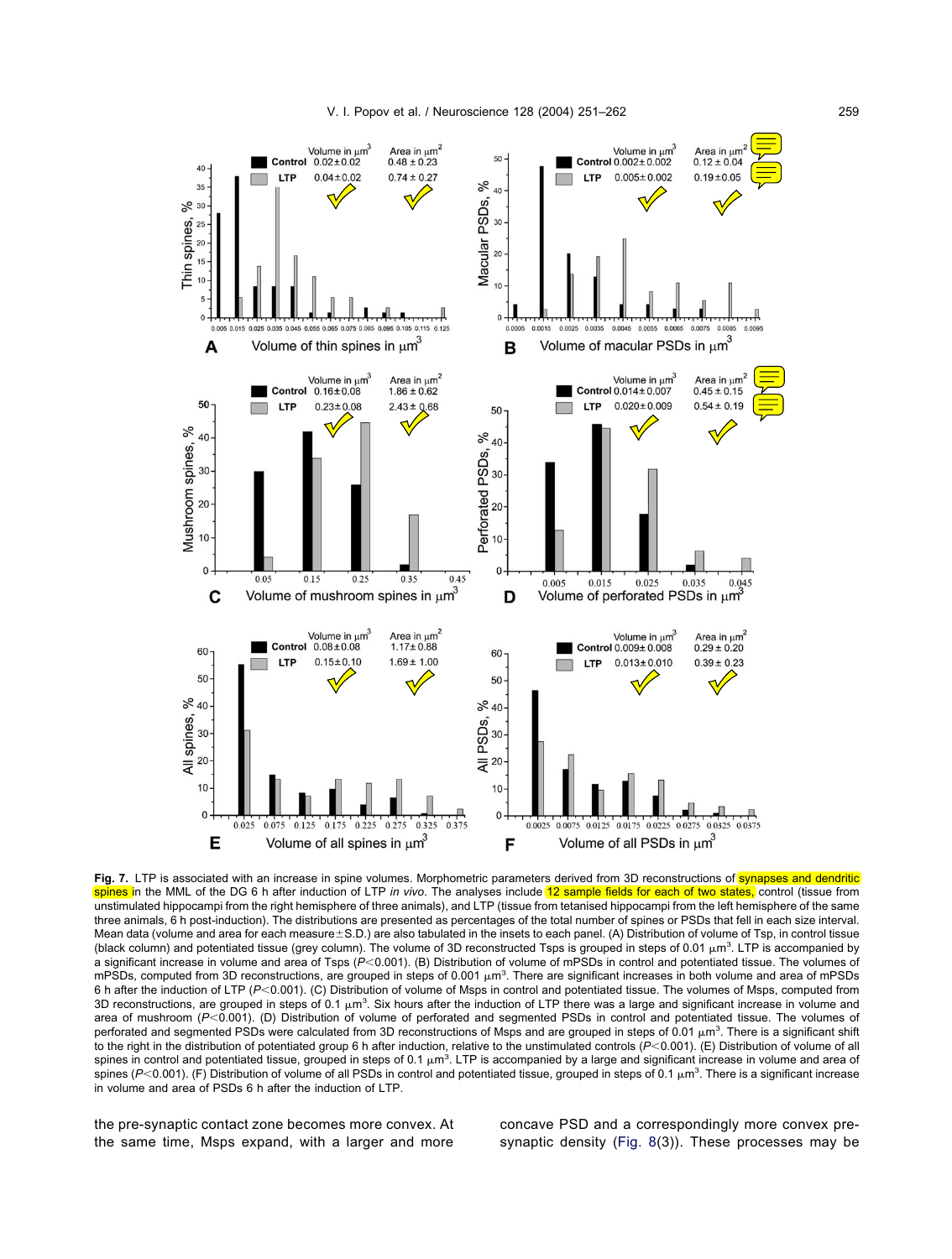<span id="page-9-0"></span>

**Fig. 8.** Schematic interpretation of the changes in synapse and spine structure 6 h after the induction of LTP in the DG *in vivo*. Synaptic vesicles and mitochondria are shown in the pre-synaptic bouton; the PSD is dark grey at the head of the spines. Stubby spines and shaft synapses are transformed into Tsps (1), whilst existing Tsps grow larger and acquire concave heads (2). As a consequence, Tsps grow more numerous, whilst stubby spines and shaft synapses decline in number. Msp heads also become more concave (3), with no change in density but there is an increase in the PSD volume.

reversible in the absence of stimulation or in physiological conditions such as hibernation [\(Popov and Bocha](#page-11-0)[rova, 1992;](#page-11-0) [Popov et al., 1992,](#page-11-0) [2003\)](#page-11-0). The idea of a possible transition of shaft to stubby synapses, and stubby to thin synapses, is consistent with earlier *in vitro* and *in vivo* studies in area CA1 [\(Fiala et al., 1998;](#page-10-0) [Kirov](#page-11-0) [and Harris, 1999;](#page-11-0) [Harris et al., 2003\)](#page-11-0). Our findings would suggest that in the DG of the intact animal 6 h postinduction, there is remodelling of pre-existing synapses rather than splitting of dendritic spines and formation of new synapses. We did not observe an increase in the proportion of perforated/segmented synapses as reported for DG by [Geinisman et al. \(1992\)](#page-10-0) or in the work of [Muller et al. \(2000\)](#page-11-0). However, it is possible that the discrepancy may be explained by the different postinduction intervals at which the various studies were performed. The studies by [Geinisman et al. \(1992\)](#page-10-0) were carried out more than 24 h post-initial LTP induction. In ex vivo studies in area CA1 by [Muller et al. \(2000\)](#page-11-0) and [Toni et al. \(1999,](#page-11-0) [2001\)](#page-11-0) an increase in the proportion of perforated PSDs was reported at 30 min post-tetanus, but there was a return to control levels 2 h later.

The EM data presented here only partially support the many recent confocal microscope studies and high-resolution time-lapse imaging of hippocampal tissue, which have revealed the remarkable plasticity and motility of dendritic spines both during development [\(Dunaevsky and](#page-10-0) [Mason, 2003\)](#page-10-0), and after LTP [\(Engert and Bonhoeffer,](#page-10-0) [1999;](#page-10-0) [Maletic-Savatic et al., 1999;](#page-11-0) [Nikonenko et al., 2002\)](#page-11-0). We have not found evidence for an increase in spine formation reported in the latter studies; our data are in

broad agreement with the work of [Harris and her col](#page-10-0)[leagues \(1999a,b;](#page-10-0) [Kirov and Harris, 1999;](#page-11-0) [Ostroff et al.,](#page-11-0) [2002;](#page-11-0) [Sorra and Harris, 1998\)](#page-11-0) in area CA1, and with the confocal microscope study of [Hosokawa et al. \(1995\)](#page-11-0), also in area CA1, in which spine size and number were examined in acute hippocampal slices before and after chemically induced LTP. The latter experiments suggested that one of the major forms of structural change involves growth of a subpopulation of small spines, consonant with our finding of an increase in the proportion of long thin spines. Our results are also consistent with the observations of Emptage et al. (2006) who failed to find new spine or filopodia formation following an imaging study of LTP at individual spines in areas CA1 and CA3 of organotypic slices.

Recent studies have provoked a major shift in our understanding of the dendritic spine, from a stable storage site of long-term memory to a dynamic structure which is capable of undergoing rapid morphological variations [\(Se](#page-11-0)[gal and Andersen, 2001\)](#page-11-0). The possibility that spine motility could also contribute to the anchoring or removing of glutamate receptors at spine heads, and may control the efficacy of existing synapses has also been discussed by [Segal and Andersen \(2001\)](#page-11-0). Whilst the precise mechanism of spine and synapse remodelling remains unclear, it seems likely that it is closely correlated with a change in synaptic strength following stimulation [\(Nikonenko et al.,](#page-11-0) [2002\)](#page-11-0). A common mechanism involving changes in intracellular  $Ca^{2+}$  concentration may control both formation/ elongation and pruning/retraction of spines [\(Segal 2001;](#page-11-0) [Goldin et al., 2001\)](#page-10-0). LTP may also involve activation of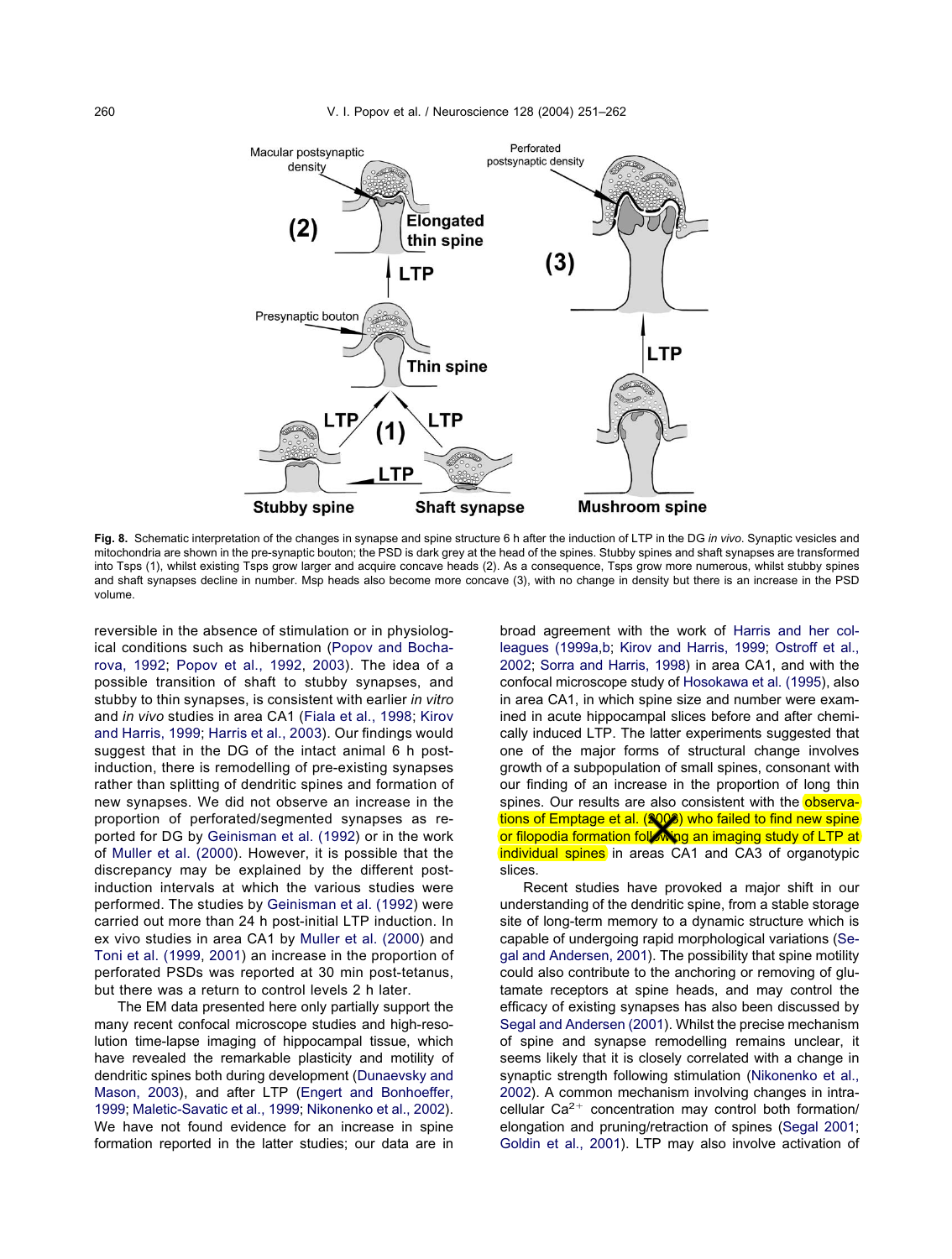<span id="page-10-0"></span>protein synthesis on polyribosomes located in dendrites [\(Steward and Schuman, 2001;](#page-11-0) [Ostroff et al., 2002;](#page-11-0) Goldin and Segal, 2003; Bradshaw et al., 2003), and a later phase associated with an enhanced F-actin content within the dendritic spine (Fukazawa et al., 2003). The role of actin appears to be to maintain stability of synaptic structure (Halpain et al., 1998), a stability which is disrupted by the intense glutamate receptor activity following induction of LTP. It is also possible that the remodelling of spines reflects a redistribution of synapses, since a single bouton may innervate more than one spine [\(Toni et al., 1999;](#page-11-0) Geinisman et al., 2001). An increase in the proportion of longer thin spines would increase the surface area available for such contacts whilst leaving the overall number of synapses of the MML unchanged. In addition longer thin spines could reach more distant axons. Such structural modifications could underlie the alterations in synaptic efficacy seen in LTP.

In summary, the quantitative 3D data presented here argue that morphological changes 6 h after the induction of LTP in the DG of the anaesthetised rat reflect synapse and dendritic spine remodelling rather than a change in the overall number of synapses.

*Acknowledgments—This work was supported in part by grants BBSRC 108/S08513 and BBSRC 108/NEU15416 (to M.G.S) and The Leverhulme Trust (grant F00269G) and Russian Foundation for Basic Research (grant 48890a to V.I.P.). We thank Dr. John C. Fiala (Boston University, Boston, MA, USA) for consultations on use of the IGL Trace programme, and for helpful comments on the manuscript*

# **REFERENCES**

- Abraham WC, Logan B, Greenwood JM, Dragunow M (2002) Induction and experience dependent consolidation of stable long-term potentiation lasting months in the hippocampus. J Neurosci 22:9626–9634.
- Bliss TVP, Collingridge GL (1993) A synaptic model of memory: longterm potentiation in the hippocampus. Nature 361:31–39.
- Bliss TVP, Lømo T (1973) Long-lasting potentiation of synaptic transmission in the dentate area of the anaesthetized rabbit following stimulation of the perforant path. J Physiol (Lond) 232:331–356.
- Bradshaw, KD, Emptage, NJ, Bliss, TVP (2003) A role for local protein synthesis is required for hippocampal late LTP. Eur J Neurosci 11:3150–3152.
- Chang FL, Greenough WT (1984) Transient and enduring morphological correlates of synaptic activity and efficacy change in the rat hippocampal slice. Brain Res 309:35–46.
- Coggeshall RE, Lekan HA (1996) Methods for determining numbers of cells and synapses: a case for more uniform standards of review. J Comp Neurol 364:6–15.
- Desmond N, Levy WB (1983) Synaptic correlates of associative potentiation/depression: an ultrastructural study in the hippocampus. Brain Res 265:21–30.
- Desmond N, Levy WB (1986a) Changes in the numerical density of synaptic contacts with long-term potentiation in the hippocampal dentate gyrus. J Comp Neurol 253:466–475.
- Desmond N, Levy WB (1986b) Changes in the postsynaptic density with long-term potentiation in the dentate gyrus. J Comp Neurol 253:476–482.
- Desmond N, Levy WB (1988) Synaptic interface surface area increases with long-term potentiation in the hippocampal dentate gyrus. Brain Res 453:308–314.
- Desmond N, Levy WB (1990) Morphological correlates of long-term potentiation imply the modification of existing synapses, not synaptogenesis, in the hippocampal dentate gyrus. Synapse 5:139–143.
- Dhanrajan TM, Lynch MA, Kelly A, Popov VI, Rusakov DA, Stewart MG (2003) Expression of long term potentiation in aged rats involves perforated synapses but dendritic spine branching results from high frequency stimulation alone. Hippocampus 14:255–264.
- Dunaevsky A, Mason CA (2003) Spine motility: a means towards an end? Trends Neurosci 26:155–160.
- Emptage NJ, Reid CA, Fine A, Bliss TVP (2003) Optical quantal analysis reveals a presynaptic component of LTP at hippocampal Schaffer-associational synapses. Neuron 38:797–804.
- Engert F, Bonhoeffer T (1999) Dendritic spine changes associated with hippocampal long-term synaptic plasticity. Nature 399:66–70.
- Fiala JC, Harris KM (2001a) Extending unbiased stereology of brain ultrastructure to three-dimensional volumes. J Am Med Inform Assoc 8:1–16.
- Fiala JC, Harris KM (2001b) Cylindrical diameters method for calibrating section thickness in serial electron microscopy. J Microsc 202:468–472.
- Fiala JC, Feinberg M, Popov V, Harris KM (1998) Synaptogenesis via dendritic filopodia in developing hippocampal area CA1. J Neurosci 18:8900–8911.
- Frey U, Krug M, Reymann KG, Matthies H (1988) Anisomycin, an inhibitor of protein synthesis, blocks late phases of LTP phenomena in the hippocampal CA1 region in vitro. Brain Res 452:57–65.
- Frey U, Morris RGM (1997) Synaptic tagging and long-term potentiation. Nature 385:533–536.
- Fukazawa Y, Saitoh Y, Ozawa F, Ohta Y, Mizuno K, Inokuchi K (2003) Hippocampal LTP is accompanied by enhanced F-actin content within the dendritic spine that is essential for late LTP maintenance in vivo. Neuron 38:447–460.
- Geinisman Y, DeToledo-Morrell L, Morrell F, Persina IS, Rossi M (1992) Structural synaptic plasticity associated with the induction of long-term potentiation is preserved in the dentate gyrus of aged rats. Hippocampus 2:445–456.
- Geinisman Y, DeToledo-Morrell L, Morrell F (1991) Induction of longterm potentiation is associated with an increase in the number of axospinous synapses with segmented postsynaptic densities. Brain Res 566:77–88.
- Geinisman Y, DeToledo-Morrell L, Morrell F (1994) Comparison of structural synaptic modifications induced by long-term potentiation in the hippocampal dentate gyrus of young and aged rats. Ann NY Acad Sci 747:452–466.
- Geinisman Y, Berry RW, Disterhoft JF, Power JM, Van der Zee EA (2001) Associative learning elicits the formation of multiple-synapse boutons. J Neurosci 21:5568–5573.
- Goldin M, Segal M, Avignone E (2001) Functional plasticity triggers formation and pruning of dendritic spines in cultured hippocampal networks. J Neurosci 21:186–193.
- Goldin M, Segal M (2003) Protein kinase C and ERK involvement in dendritic spine plasticity in cultured rodent hippocampal neurons. Eur J Neurosci 17:2529–2539.
- Halpain S, Hipolito A, Saffer L (1998) Regulation of F-actin stability in dendritic spines by glutamate receptors and calcineurin. J Neurosci 18:9835–9844.
- Harris KM (1994) Serial electron microscopy as an alternative or complement to confocal microscopy for the study of synapses and dendritic spines in the central nervous system. In: Three-dimensional confocal microscopy; volume investigation of biological specimens (Stevens JK, Mills LR, Trogadis JE, eds), pp 421–445. New York: Academic Press.
- Harris KM (1999a) Calcium from internal stores modifies dendritic spine shape. Proc Natl Acad Sci USA 96:12213–12215.
- Harris KM (1999b) Structure, development, and plasticity of dendritic spines. Curr Opin Neurobiol 9:343–348.